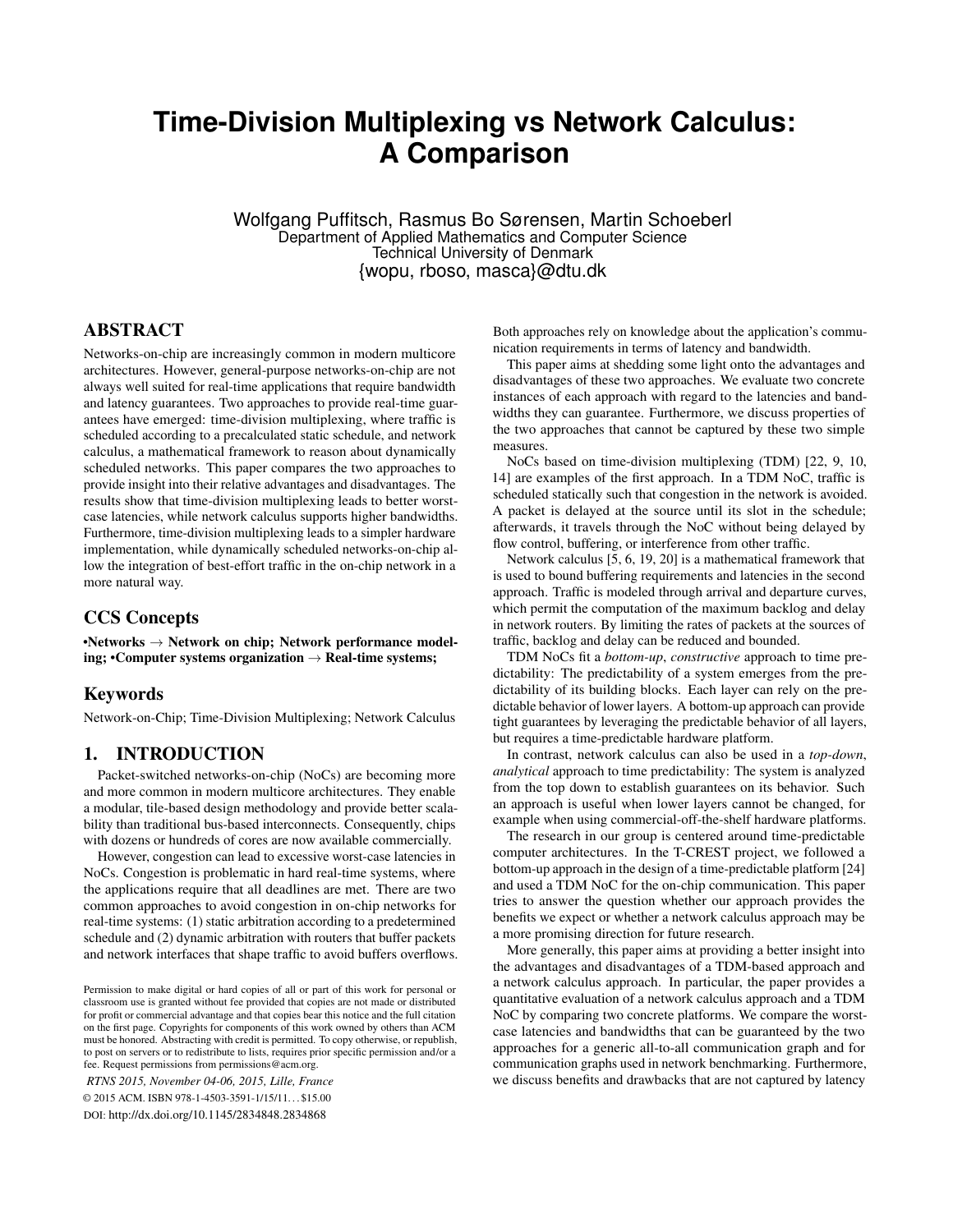and bandwidth numbers, but may influence the choice between the two approaches nonetheless, for example hardware costs.

The paper is organized as follows. Section 2 presents the context of this paper and highlights related work. Section 3 describes the system model and details the assumptions made throughout the paper. Section 4 compares latencies and bandwidths for a generic all-to-all communication graph and for several application-specific communication graphs. Section 5 discusses benefits and drawbacks of the two approaches that cannot be captured by mere latency and bandwidth numbers. Section 6 concludes the paper.

# 2. BACKGROUND AND RELATED WORK

This section presents the context of the work described in this paper and presents related work. As the literature in the area of TDM based NoCs and network calculus is too extensive to be described comprehensively, we focus on the approaches that are of immediate importance for our work.

## 2.1 TDM NoCs

The use of TDM in communication protocols for hard real-time systems has long been advocated by Kopetz [18, 17]. While the approach proposed by Kopetz had off-chip networks in mind, the principle of using time to avoid dynamic traffic scheduling is also realized in TDM NoCs.

In TDM NoCs, shared resources such as network links are allocated to communication channels according to a predefined schedule. Due to the predefined schedule, bandwidths and latencies of channels are guaranteed, which makes TDM NoCs attractive for hard real-time applications. While TDM NoCs may waste bandwidth, they can avoid buffering in the NoC and can thus be implemented efficiently [25].

TDM NoCs require a common notion of time throughout the whole system. In synchronous hardware designs, this common notion of time can be established when the system is reset by resetting the counters that keep track of the current TDM slot. However, signal distribution issues make it difficult to design large systems that are fully synchronous.

In mesochronous hardware designs, different parts of the system operate at the same frequency but with unknown phase differences. Such a timing organization can solve the signal distribution issues, but leads to skew in the local notions of time. As both the clock signal and the reset signal may be skewed, the local notions of time can deviate by several cycles. The Argo NoC [14, 15] solves this problem by combining mesochronous network interfaces with asynchronous routers. The asynchronous routers compensate the skew in the notions of time at the network interfaces, such that a common notion of time is established without requiring a fully synchronous hardware design.

Examples for TDM NoCs are Nostrum [22], Æthereal [9], and aelite [10]. For the scope of this paper, we use the Argo NoC [14, 15] as reference TDM NoC. As pointed out above, Argo combines TDM with an asynchronous hardware implementation of the routers. Furthermore, communication in Argo is based in DMA transfers rather than individual read/write transactions, which enables an efficient hardware implementation of the network interfaces.

In a TDM NoC, the worst-case latency depends on the time between the slots of a channel and the time to traverse the routers and links. Let  $T_r$  be the length of the TDM schedule. For the simple case of one slot per channel per TDM round, a packet has to wait at most  $T_r - 1$  cycles until its slot arrives. If there is more than one slot per channel in a TDM round, the worst-case latency depends on the maximum distance between slots in the schedule. However,  $T_r - 1$  is a conservative upper bound. The worst-case latency over *n* 



Figure 1: Arrival and Departure Curves

hops in a TDM NoC is given by

$$
L_{\text{max}}^{\text{TDM}} = T_r - 1 + (n - 1)p + nd + l_{\text{max}} \tag{1}
$$

In this equation, *n* denotes the number of hops of a flow,  $l_{\text{max}}$  denotes the maximum packet length including header data, and *p* and *d* denote the time to traverse a router or link, respectively. The first part of the equation,  $T_r - 1$ , models the time until a packet's slot arrives. The second part,  $(n-1)p$ , models the time to traverse the routers. As there are no collisions, the time to traverse a router is constant. The final part of the equation,  $nd + l_{\text{max}}$ , models the link traversal times. As there are no collisions in a TDM NoC, packets can be forwarded immediately, and the packet size has to be counted only once.

## 2.2 Network Calculus

Network calculus is a set of mathematical rules that give insight into the behavior of packet-switched networks. In particular, network calculus is useful to reason about the delays that packets may experience and to compute the maximum backlog in routers. Network calculus was pioneered by Cruz [5, 6] and then later simplified and extended by Le Boudec [19, 20].

Network calculus models traffic through arrival and departure curves. An arrival curve models the traffic arriving at an incoming port of a router; a departure curve models the traffic departing at an outgoing port of a router. Network calculus provides results on how curves can be combined and which guarantees can be given for particular types of curves.

Figure 1 illustrates an arrival and a departure curve, with time on the x-axis and the cumulative amount of data on the y-axis. In this representation, the delay and backlog in a router can be found easily. The delay packets may experience in a router is given by the horizontal distance between the two curves and the backlog in a router is given by their vertical distance.

While network calculus was originally applied to off-chip networks, it has also been applied to on-chip networks [2, 23, 29]. These works investigated the applicability of network calculus to NoCs and assumed a rather generic NoC model. An apparent benefit of network calculus is that it can be applied to NoCs that were not designed with real-time communication in mind.

There are numerous variations of network calculus that are adapted and optimized for different types of networks. We base our comparison on the variant that applies to the NoC of the Kalray MPPA-256 processor [8, 7], which itself is based on the work by Zhang [31]. We use this approach for the comparison for two reasons. First, the approach models the NoC of a commercially available platform, such that we can be sure that all of its assumptions are realistic. Second, the NoC of the MPPA-256 was designed with network calculus in mind, such that network calculus is given a chance to present itself in a favorable light.

In the approach presented by Dupont de Dinechin et al. for the MPPA-256 [8, 7], data flows are characterized by two parameters,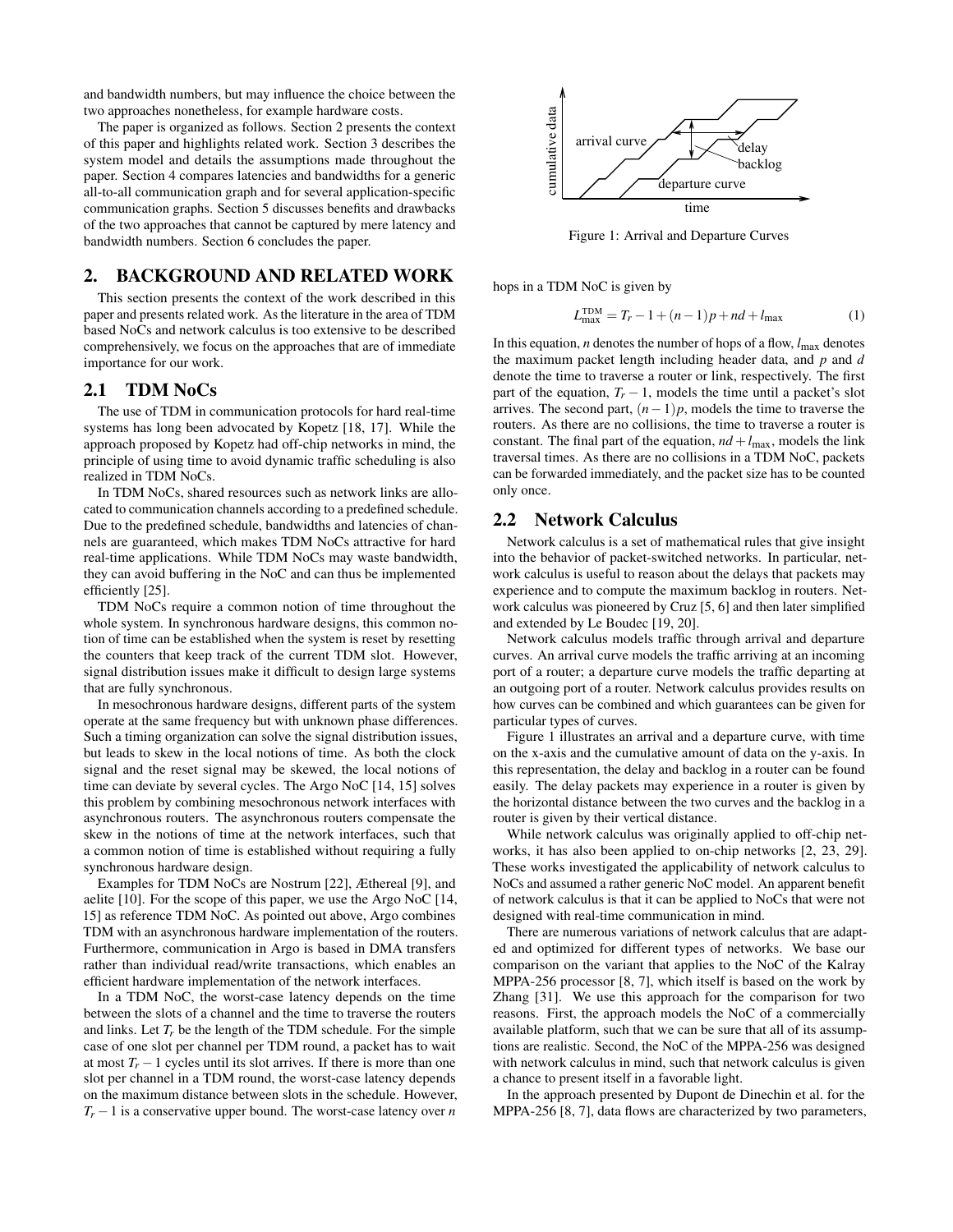$ρ$  and  $σ$ . The parameter  $ρ$  represents the bandwidth of the flow and is defined as the number of words *N*max that a flow may inject into the network over a sliding time window of length  $T_w$ :  $\rho =$ *N*max/*Tw*. The parameter ρ is therefore also referred to as *injection rate*. In the MPPA-256, a rate control unit ensures that flows cannot exceed their assigned injection rate. The parameter  $\sigma$  represents the "burstiness" of the flow and can, for the MPPA-256, be computed as  $\sigma = \rho(1-\rho)T_w$ .

The burstiness parameter models the fact that packets may be spread out evenly over the time window or arrive in a burst. For  $\rho = 0$ , the flow never sends data and cannot create bursts. For  $\rho = 1$ , the flow constantly sends data, such that the traffic is necessarily spread out evenly over the time window. For intermediate values, flows can exhibit bursty behavior. The worst case is  $\rho = 0.5$ , where packets could be spread out evenly by sending in every other slot, or arrive in a single burst that occupies half of the time window.

The approach by Dupont de Dinechin et al. uses network calculus to compute the maximum bandwidths the network can sustain. The input to the approach is a set of flows with predetermined routes. They then formulate a set of constraints on the injection rates  $\rho$  of all flows and subsequently maximize the bandwidth according to proportional fairness [16]. On the one hand, the constraints bound the utilization of links. On the other hand, the constraints apply constraints to limit the backlog and avoid buffer overflows in the routers. If all constraints are met, the bound for the end-to-end delay of packets is given by

$$
L_{\text{max}}^{\text{RC}} = \frac{\sigma}{\rho} + \frac{(n-1)l_{\text{max}}}{\rho} + n(d + l_{\text{max}})
$$
 (2)

As in Equation 1, *n* denotes the number of hops of a flow,  $l_{\text{max}}$ denotes the maximum packet length including header data, and *d* denotes the link traversal time.

The first part of Equation 2,  $\sigma/\rho$ , models the delay introduced by the rate control. When substituting  $\sigma$  with its definition,  $\sigma/\rho$ becomes  $(1 - \rho)T_w$ . A flow that is assigned the full bandwidth  $(p = 1)$  is never affected by the rate control, whereas a flow with minimal bandwidth ( $\rho = 1/T_w$ ) may have to wait for  $T_w - 1$  cycles before the rate controller forwards a packet.

The second part of Equation 2,  $(n-1)l_{\text{max}}/\rho$ , models the delays caused by intermediate routers. In every router, packets of the flow in question have to traverse the router and may be delayed by packets from other flows. As the available bandwidth may have to be shared, flows with a lower bandwidth may experience more interference and hence a longer delay.

The final part of Equation 2,  $n(d + l_{\text{max}})$ , models the link traversal times. In contrast to the formula for the TDM NoC, the packet length is counted for every hop.

#### 2.3 Response Time Analysis

Network calculus is not the only approach to reason about latencies in dynamically scheduled NoCs. Response time analysis [13] is the classic schedulability analysis for periodic and sporadic realtime tasks. The work by Shi and Burns [26, 27] applies ideas from response time analysis to NoCs. Similar to network calculus, response time analysis evaluates the maximum interference of other flows (originally tasks) to the flow (task) under investigation.

Network traffic is shaped by allowing only periodic or sporadic insertion of packets into the NoC. An integral part of the approach by Shi and Burns is that flows are assigned priorities. Packets are scheduled on the links according to the priorities of the respective flows, and higher-priority packets may preempt lower-priority packets. In contrast, the scheduling of packets on links in the NoC of the MPPA-256 follows a non-preemptive round-robin policy.



Figure 2: A tile, comprising a processing element PE, a network interface NI, and a router R.

Indrusiak [12] extends the approach by Shi and Burns and combines response time analysis for tasks with a response time analysis approach for NoC traffic. By doing so, he is able to provide end-toend schedulability tests for chains of tasks that communicate over a NoC.

This paper limits itself to a comparison between TDM and network calculus, and does not consider approaches that are based on response time analysis. However, future work could extend the comparison presented in this paper to such approaches. Approaches based on response time analysis could potentially provide low latencies to high-priority flows, while still using the available bandwidth efficiently. However, further work is necessary for a sound comparison.

## 3. SYSTEM MODEL

Our system model comprises a set of *processing elements* that are connected through an on-chip network. Processing elements may contain one or more processors cores or hardware accelerators. The on-chip network comprises *network interfaces* and *routers*. The network interfaces translate between transactions issued by the processing elements and network packets. The routers steer the packets through the network according to the route encoded in the packet (i.e., we assume source routing). A processing element, a network interface, and a router are grouped into a *tile*, as shown in Figure 2. To distinguish between the NoCs we assume for the two approaches, we call the NoC for the TDM approach "TDM NoC", and the NoC for the network calculus approach "rate-controlled NoC".

With regard to the topology of the NoC, we consider a platform with 16 tiles, arranged as a  $4 \times 4$  bitorus. Figure 3 illustrates the NoC topology. The figure shows the logical topology; a hardware layout would rearrange the tiles to shorten the maximum link length.

In the NoCs we assume, the minimum number of hops *n* in a flow is three. A packet has to first traverse the local link from its source processing element to the tile's router, then the link to the next router, and finally the local link from the destination tile's router into the processing element. The maximum number of hops in a  $4 \times 4$  bitorus is six (the two local links plus four links between routers).

The routers have five input and output ports (north, south, east, west, and local). Packets can be routed in parallel as long as they are routed to different output ports. For example, a packet coming from east and routed to west does not collide with a packet coming from south and routed to north. The routers are non-blocking and therefore have no flow control. The packet flow is regulated at the source either by a static TDM schedule or by traffic shaping.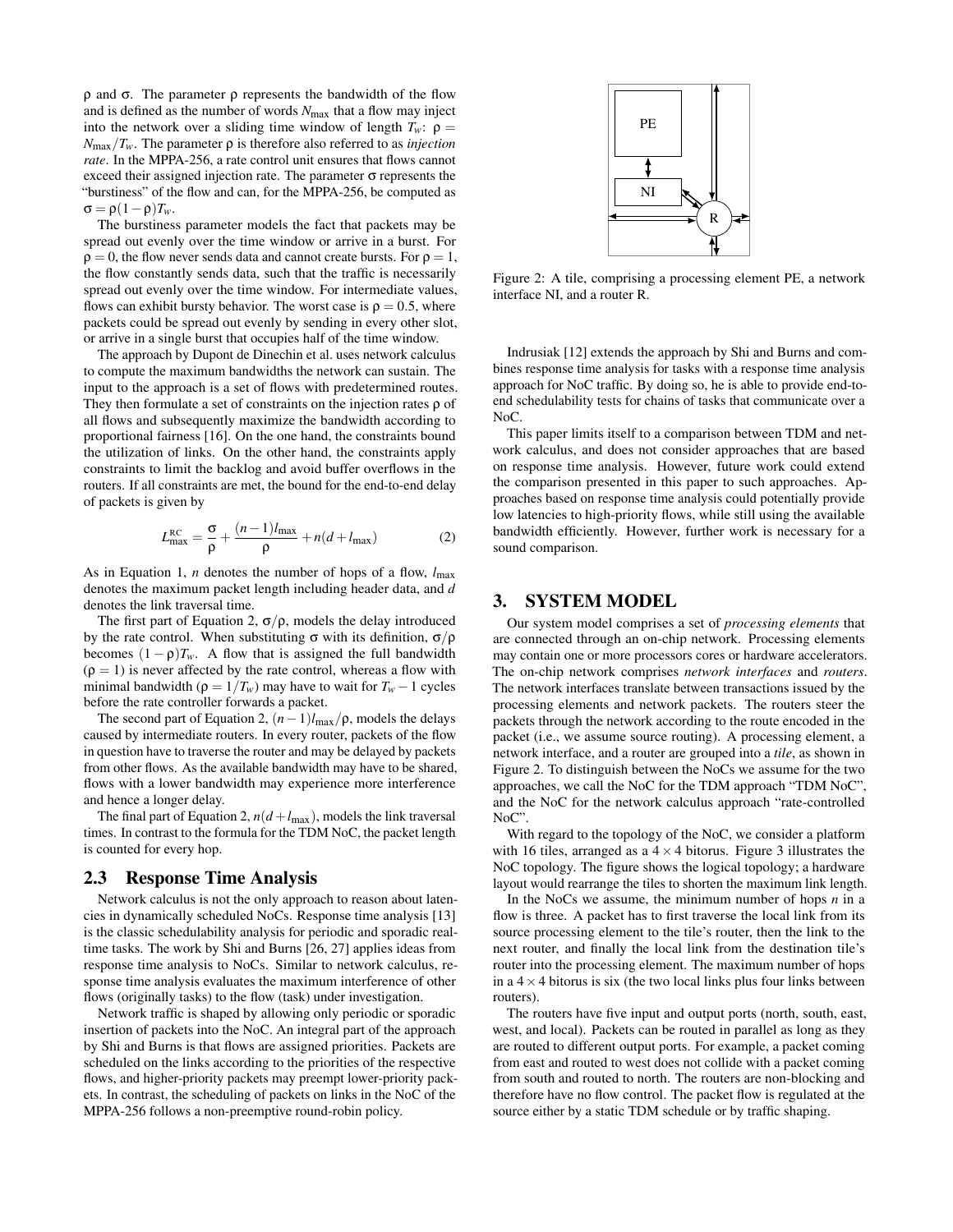

Figure 3: Topology of  $4 \times 4$  bitorus NoC

We model the TDM NoC after the Argo NoC; we assume a router with a three-stage pipeline and a crossbar to forward packets from any input to any output. Within the router there is no buffering, flow control, or dynamic arbitration. When a packet arrives at the input port, it flows freely through the router in three cycles. The static (global) TDM schedule ensures that there is no collision on any output port.

For the rate-controlled NoC we assume a router with a three-stage pipeline and input buffers that can store whole packets. Each of the five output ports has four buffers associated to the input ports. The arbitration between those four packet sources for each output port is round robin. Except for this arbitration, there is no further flow control. The arrival rate of packets needs to be restricted so that no buffer overflow can occur. This router organization is similar to the routers in the NoC of the Kalray MPPA-256.

The traffic generated by the processing elements is characterized through *flows* (also called *channels*). Flows are unidirectional with one source and one destination. We model *push* communication, where the transmission of data is initiated by the source of the data. This model fits both the Argo NoC and the Kalray MPPA-256 NoC. *Pull* communication, where the sink of the data initiates the transmission of data, could be modeled by two separate flows, one for the request and one for the data. However, we limit the scope of this paper to push communication.

We assume that packets are routed along the shortest path. For the TDM NoC, we allow that different packets take different paths if there is more than one shortest path. For the rate-controlled NoC, we assume that all packets of a flow take the same path. In principle, it would be possible to split flows to allow packets to take alternative paths in the rate-controlled NoC. On the one hand, this could lead to higher bandwidths by using spare capacities along the alternative paths. On the other hand, the alternative paths would cause more interferences for other flows. Consequently, it is difficult to predict when flow splitting would have an overall positive effect. For simplicity, we follow the approach as described by Dupont de Dinechin et al. and assume that all packets of a flow take the same path.

We permit multiple packets of the same flow to be in flight at the same time. However, shortest-path routing ensures that packets always arrive in order. Neither the Argo NoC nor the NoC of the Kalray MPPA-256 are restricted to shortest path routing, but we make this assumption for simplicity. We do not assume flow control or acknowledgment that a packet has been received at the destination.

In accordance to the packet format of Argo, we assume that packets contain 1 header word and 2 payload words, i.e., *l*max = 3. In the scope of this paper, all packets have the same length and we always include the header word in bandwidth calculations. For

example, a flow that has one slot in a TDM schedule has a bandwidth of  $l_{\text{max}}/T_r$ .

For the router traversal time *p* we assume 2 cycles, and for the link traversal time *d* we assume 1 cycle. These values correspond to the Argo NoC and may be different in the NoC of the Kalray MPPA-256. To keep the comparison fair, we chose to assume the same values for both approaches.

For the network calculus approach, we also require parameters  $T_w$ and *Qsize*, which model the window size and the buffer sizes in the routers, respectively. In accordance with the MPPA-256, we assume that  $Q_{size}$  is 401 and that  $T_w$  may vary between 1 and 512. While  $T_w$ may in principle be different for each flow, we assume that  $T_w$  is a global value. The latter assumption is also made by the approach by Dupont de Dinechin et al. [8, 7].

## 4. BANDWIDTH AND LATENCY

Bandwidth and latency are important parameters of a NoC. While general-purpose NoCs typically emphasize bandwidth, real-time systems require guarantees on the worst-case latency. This section evaluates these two parameters for a TDM NoC and a network calculus approach for different communication graphs.

#### 4.1 All-to-All Communication

As a starting point for the comparison between a TDM NoC and network calculus, we consider an all-to-all communication graph where all flows have equal bandwidth. What is the maximum endto-end delay that packets may experience? What bandwidth can the two approaches guarantee?

There are  $k \times (k-1)$  flows in an all-to-all communication graph with  $k$  nodes. For the  $4 \times 4$  bitorus we consider for this comparison, this computes to 240 flows. We require that each of these flows sends one packet per TDM round  $T_r$  or time window  $T_w$ .

#### *4.1.1 TDM Schedule*

To generate TDM schedules, we use the meta-heuristic scheduler by Sørensen et al. [28]. The scheduler takes as input a communication graph with bandwidth requirements. While the mapping of the nodes of the communication graph to the target platform's processing elements is fixed, the scheduler decides the routes that flows take between their source and their destination. The scheduler always uses the shortest path for routing, but different packets of a flow may take different paths if there is more than one shortest path.

For an all-to-all communication graph in a  $4 \times 4$  bitorus, the scheduler quickly finds a solution with a schedule length of  $T_r =$  $19 \times l_{\text{max}} = 57$  cycles. This is close to the optimal solution with a schedule length of  $18 \times l_{\text{max}} = 54$  cycles [4]. As each flow may send one packet per round in the generated schedule, the bandwidth of each flow corresponds to  $\frac{1}{19}$  of the bandwidth of a single link.

In a  $4 \times 4$  bitorus, the minimum number of hops is three and the maximum number of hops is six. For flows with the minimum number of hops,  $n = 3$ , Equation 1 yields a worst-case latency  $L_{\text{max}}^{\text{TDM}} = 57 - 1 + 2 \times 2 + 3 \times 1 + 3 = 66$  cycles. For flows with the maximum number of hops,  $n = 6$ , Equation 1 yields  $L_{\text{max}}^{\text{TDM}} =$  $57 - 1 + 5 \times 2 + 6 \times 1 + 3 = 75$  cycles. This indicates that the largest factor for the latency in a TDM NoC is the schedule length *Tr*, whereas the number of hops has a minor impact. It is also an indication that a TDM scheduled NoC may scale well to larger structures.

#### *4.1.2 Network Calculus*

The network calculus approach by Dupont de Dinechin et al. [8, 7] takes as input flows with a fixed route. For this comparison, we use the routes generated by the TDM scheduler. As in the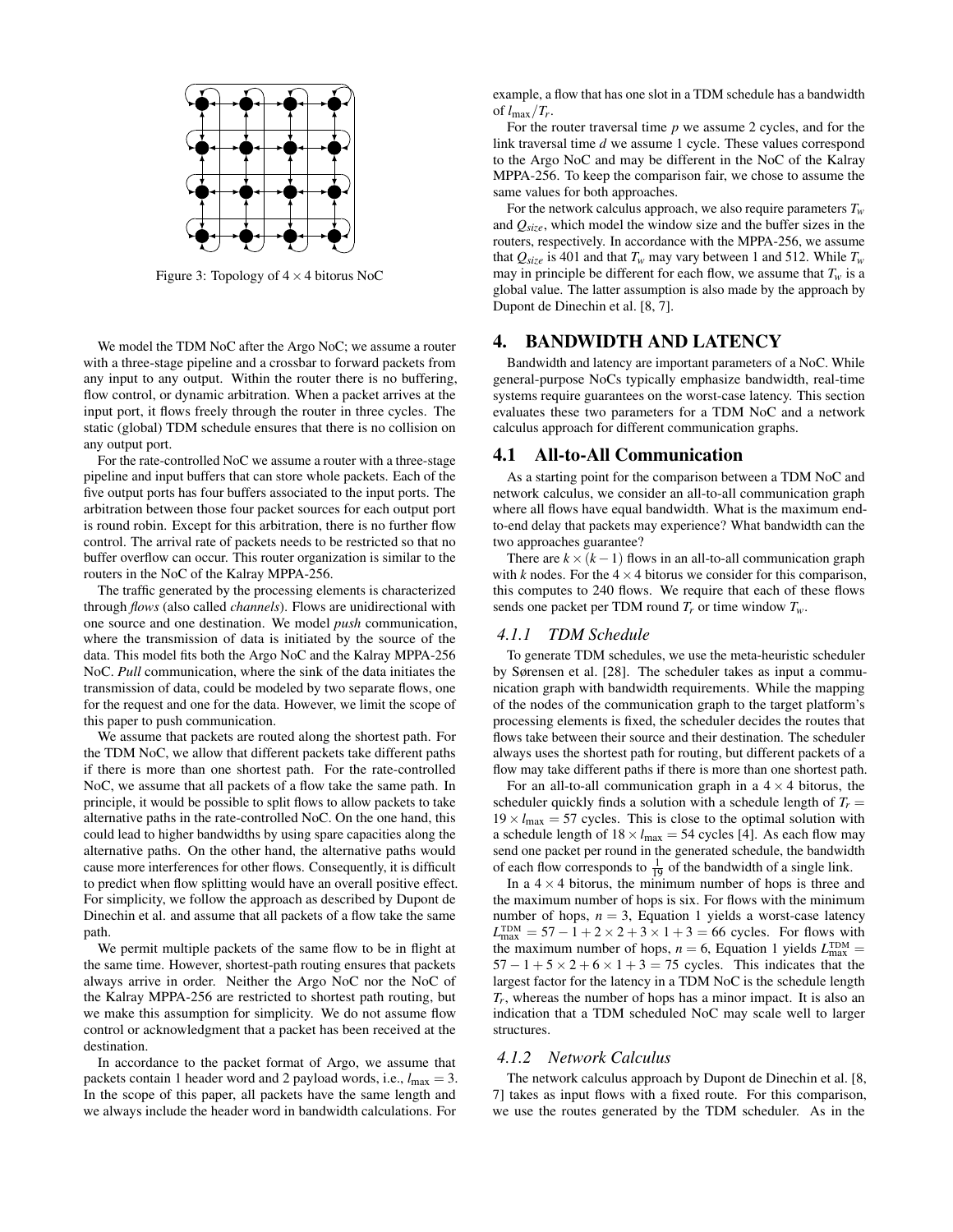approach by Dupont de Dinechin et al., we formulate constraints on the rates of the flows and then maximize the rates according to a proportional fairness measure [16]. As weights for the flows we use the bandwidths in the TDM schedule.

We formulate the constraints for the ILOG OPL constraint solver [11]. As this constraint solver does not support floating-point decision variables, we use the number of packets that a flow may inject as decision variables. In addition to the rates, we let the constraint solver also choose a suitable window size *Tw*.

For the all-to-all graph in a  $4 \times 4$  bitorus, the constraint solver finds a solution where all flows may inject one packet within a time window  $T_w$  of  $15 \times l_{\text{max}} = 45$  cycles. As each processing element has to send to 15 other processing elements, a bandwidth of  $\frac{1}{15}$  per flow for all flows is an optimal solution. The bandwidth permitted by network calculus is 26% higher than the bandwidth of  $\frac{1}{19}$  in the TDM schedule.

The minimum and maximum number of hops for a flow are the same for the TDM schedule and the network calculus. For flows with the minimum number of hops,  $n = 3$ , Equation 2 yields  $L_{\text{max}}^{\text{RC}} = 42 + 2 \times 3 \times 15 + 3 \times 4 = 144$  cycles. For flows with the maximum number of hops,  $n = 6$ , Equation 2 yields  $L_{\text{max}}^{\text{RC}} = 42 +$  $5 \times 3 \times 15 + 6 \times 4 = 291$  cycles. This indicates that the number of hops has a large impact on the latency as calculated by network calculus. Consequently, the usefulness of network calculus may be limited for large NoCs.

#### *4.1.3 Discussion*

We make the following observations for all-to-all communication:

- Network calculus achieves a bandwidth that is 26% higher than the bandwidth under TDM scheduling.
- TDM scheduling results in significantly lower latencies than network calculus. The advantage of TDM grows as the number of hops increases.

These observations indicate that network calculus can provide benefits if bandwidth is valued higher than worst-case latency. Furthermore, finding an application mapping that minimizes the number of hops is of high importance for network calculus, but of lesser importance in TDM NoCs.

## 4.2 Application-Specific Flows

As an all-to-all communication pattern is not necessarily realistic, we also use application-specific communication graphs for our comparison. In particular, we use communication graphs extracted from the MCSL (multi-constraint system-level) NoC traffic patterns [21]. These traffic patterns contain communication traces from eight different benchmark applications and exhibit a range of different communication patterns, such as one-to-many or many-tomany communication. From the communication traces, we extract communication graphs by calculating the maximum communication rate between each pair of processing elements. Table 1 shows a brief description of the benchmark applications along with the number of flows in the extracted communication graphs.

#### *4.2.1 TDM Schedule*

When converting the extracted communication graphs to the XML format understood by the TDM scheduler, the communication rates are normalized such that the flow with the smallest rate sends one packet per TDM period. In cases where the ratio between the largest and the smallest rate is high, this would lead to overly long TDM schedules. To overcome this issue, we compress the schedules by increasing the smallest communication rates according to the

| Benchmark      | Description                        | <b>Flows</b> |
|----------------|------------------------------------|--------------|
| FFT-1024 compl | <b>Fast Fourier transformation</b> | 226          |
| Fpppp          | <b>SPEC</b> Fpppp                  | 226          |
| H264-1080_dec  | H.264 decoder, high resolution     | 44           |
| H264-720p_dec  | H.264 decoder, low resolution      | 44           |
| Robot          | Robot control                      | 53           |
| RS-32 28 8 dec | Reed-Solomon decoder               | 85           |
| RS-32 28 8 enc | Reed-Solomon encoder               | 28           |
| Sparse         | Sparse matrix solver               | 42           |

Table 1: Benchmark applications

|                  |       | <b>Worst-Case Latency</b> |       |     |       | Bandwidth |       |  |
|------------------|-------|---------------------------|-------|-----|-------|-----------|-------|--|
| <b>Benchmark</b> | $T_r$ | min                       | avg   | max | min   | avg       | max   |  |
| FFT-1024 compl   | 66    | 36                        | 73.8  | 81  | .0455 | .0583     | .2273 |  |
| Fpppp            | 123   | 72                        | 130.6 | 138 | .0244 | .0304     | .1463 |  |
| H264-1080 dec    | 93    | 69                        | 98.7  | 108 | .0323 | .0543     | .0645 |  |
| H264-720p dec    | 93    | 69                        | 98.6  | 108 | .0323 | .0543     | .0645 |  |
| Robot            | 174   | 135                       | 178.3 | 186 | .0172 | .0332     | .0862 |  |
| RS-32 28 8 dec   | 93    | 72                        | 100.7 | 108 | .0323 | .0421     | .0645 |  |
| RS-32 28 8 enc   | 87    | 69                        | 91.7  | 96  | .0345 | .0579     | .0690 |  |
| Sparse           | 30    | 27                        | 36.7  | 45  | .1000 | .1333     | .2000 |  |

Table 2: Results for TDM scheduling. Latencies are given in cycles, bandwidths are given as fractions of the capacity of a single link.

method described by Sørensen et al. [28]. To generate the results presented in this section, we compressed the schedules such that the actual rates of flows with the highest communication rate are degraded by no more than 5%. The schedules were then calculated by running the scheduler with the GRASP meta-heuristic for 200 seconds.

Table 2 presents some key measures for the generated schedules. The column labeled  $T_r$  shows the length of the TDM schedule in cycles. The columns under the label "Worst-Case Latency" characterize the worst-case latencies of the communication flows. The column "min" displays the worst-case latency of the flow with the minimum worst-case latency, while the column labeled "max" displays the worst-case latency of the flow with the maximum worst-case latency. The column "avg" shows the average worst-case latency over all flows. Similarly, the columns under the label "Bandwidth" characterize the bandwidths of the individual flows.

Worst-case latencies that are lower than  $T_r$  are due to several packets of a flow being scheduled within one round. Consequently, these flows do not have to wait the full  $T_r - 1$  cycles until their slot arrives. In contrast, worst-case latencies that are longer than  $T_r$  are due to the traversal time within the NoC, which is computed as  $(n-1)p + nd + l_{\text{max}}$ .

### *4.2.2 Network Calculus*

We use the routes generated by the TDM scheduler as input to the network calculus approach. If packets of a flow may take different routes, we use the route of the last packet of the flow. In addition to the link capacity and buffer size constraints, we also use constraints for the minimum flow rates  $\rho$ , such that each flow has at least the bandwidth of the TDM schedule.

The TDM scheduler tries to minimize the schedule length and thus implicitly optimizes for latency. In contrast, the approach described by Dupont de Dinechin et al. [8, 7] aims at maximizing the bandwidths. For this comparison, we evaluate the network calculus approach with two different objective functions. On the one hand,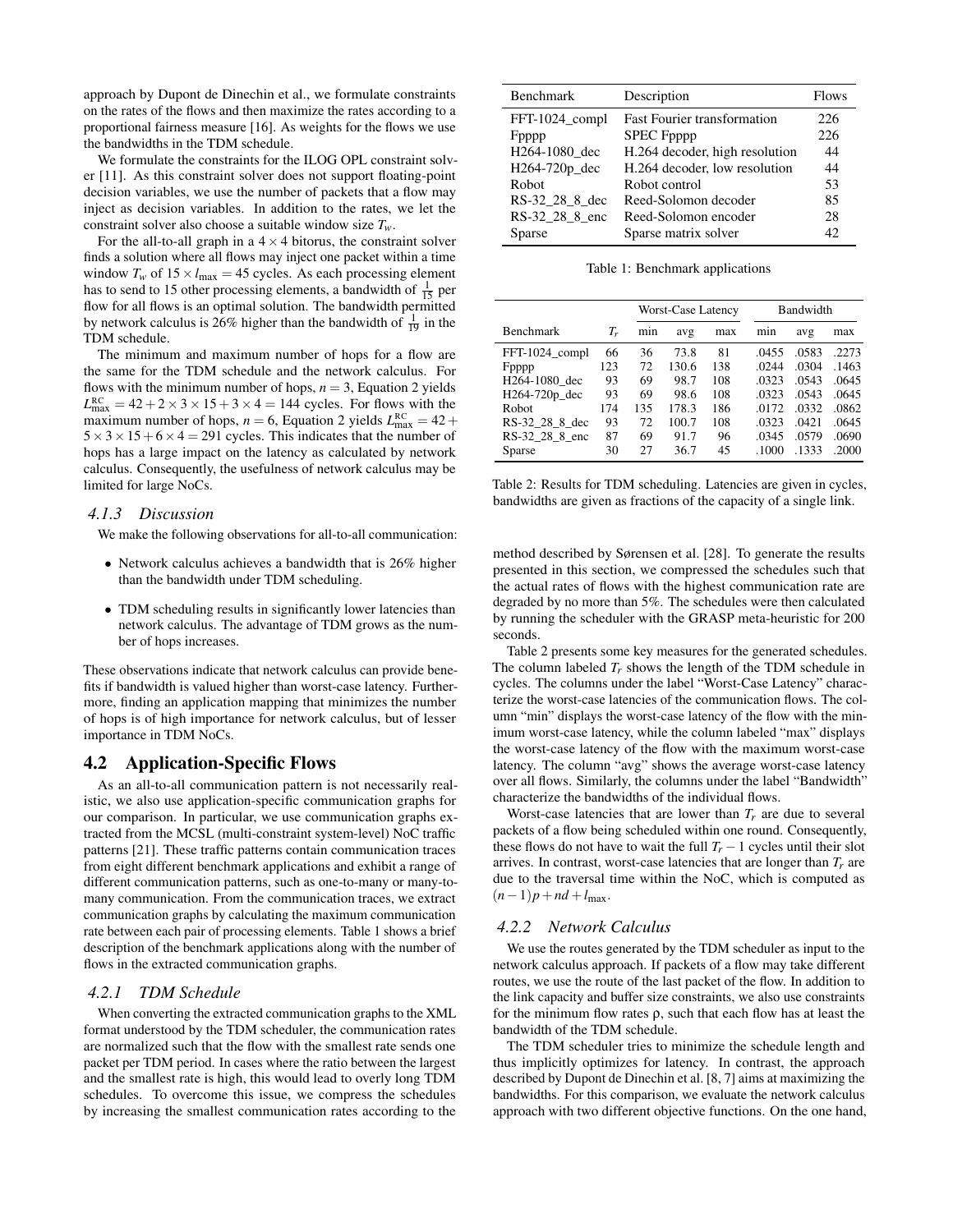|                  |       | Worst-Case Latency |       |     | Bandwidth |       |       |
|------------------|-------|--------------------|-------|-----|-----------|-------|-------|
| <b>Benchmark</b> | $T_w$ | min                | avg   | max | min       | avg   | max   |
| FFT-1024 compl   | 57    | 74                 | 226.8 | 357 | .0526     | .0708 | .2632 |
| Fpppp            | 120   | 151                | 273.1 | 735 | .0250     | .0707 | .1500 |
| H264-1080 dec    | 45    | 25                 | 144.9 | 285 | .0667     | .2727 | .9333 |
| H264-720p_dec    | 45    | 25                 | 145.6 | 285 | .0667     | .2621 | .9333 |
| <b>Robot</b>     | 138   | 67                 | 182.5 | 561 | .0217     | .2112 | .6522 |
| RS-32 28 8 dec   | 45    | 30                 | 176.0 | 285 | .0667     | .1325 | .7333 |
| RS-32 28 8 enc   | 42    | 37                 | 129.7 | 222 | .0714     | .1582 | .7143 |
| Sparse           | 27    | 19                 | 67.7  | 147 | .1111     | .2857 | .8889 |

Table 3: Results for network calculus, optimizing average latency. Latencies are given in cycles, bandwidths are given as fractions of the capacity of a single link.

|                  |       | Worst-Case Latency |       |     | Bandwidth |       |       |
|------------------|-------|--------------------|-------|-----|-----------|-------|-------|
| <b>Benchmark</b> | $T_w$ | min                | avg   | max | min       | avg   | max   |
| FFT-1024 compl   | 228   | 192                | 381.2 | 519 | .0526     | .0708 | .2895 |
| Fpppp            | 120   | 135                | 293.8 | 735 | .0250     | .0705 | .2000 |
| H264-1080 dec    | 465   | 52                 | 452.9 | 686 | .0581     | .2730 | .9355 |
| H264-720p_dec    | 372   | 46                 | 389.7 | 635 | .0484     | .2652 | .9354 |
| Robot            | 486   | 193                | 464.1 | 975 | .0185     | .2073 | .6420 |
| RS-32 28 8 dec   | 93    | 42                 | 218.9 | 338 | .0645     | .1332 | .7419 |
| RS-32 28 8 enc   | 126   | 65                 | 201.7 | 300 | .0714     | .1624 | .6905 |
| Sparse           | 120   | 28                 | 135.6 | 220 | .1000     | .2958 | .9000 |

Table 4: Results for network calculus, optimizing bandwidths. Latencies are given in cycles, bandwidths are given as fractions of the capacity of a single link.

we let the constraint solver minimize the average latency. On the other hand, we let the constraint solver optimize the bandwidths according to proportional fairness.

As the constraint solver is not always able to find the optimal solution within a reasonable amount of time, we used an execution time limit of 100 hours for 10 parallel worker threads. While it is not guaranteed that the solutions are optimal, we are confident that they are close enough to the optimum to allow for a meaningful comparison.

Table 3 shows the results for network calculus when optimizing the average latency, while Table 4 shows the results when maximizing the bandwidths. The latencies calculated by the network calculus approach are not always integral; the minimum and maximum worst-case latencies in Tables 3 and 4 are rounded up to the next cycle.

The window lengths  $T_w$  are lower than the TDM schedule lengths  $T_r$  when optimizing for latency, but can be substantially longer when optimizing only bandwidths. The average and maximum worst-case latencies calculated by network calculus are higher than for the TDM schedules. However, the worst-case latencies for the flows with the smallest latencies can be lower than for the TDM schedules. As enforced by the constraints, the bandwidths calculated by the network calculus are no less than the bandwidth in the TDM schedules.

When comparing Tables 3 and 4, we observe that the effect of the objective function on the bandwidths if relatively minor. In contrast, latencies can be affected severely when optimizing bandwidth without taking latencies into account.

## *4.2.3 Discussion*

The results clearly show that TDM scheduling generally leads to lower latencies. This is a result we expected because packets in a TDM NoC are only delayed to wait for their slot, whereas packets in a rate-controlled NoC may be delayed by the rate controller and suffer from additional interferences along their route.

When comparing the results for TDM scheduling and network calculus, an interesting phenomenon is that the network calculus approach results in substantially higher bandwidths. However, this is in part caused by the fact that the constraint solver is free to maximize bandwidths by using spare link capacities. There are fewer chances to find spare capacities for the benchmarks with a high number of flows (FFT-1024\_compl and Fpppp). Therefore, the bandwidth advantage of network calculus is smaller for these two benchmarks.

Even when optimizing for latency, Equation 2 entails that larger bandwidths lead to smaller latencies for the network calculus approach. In contrast, the TDM scheduler only allocates the requested bandwidth and does not make use of spare link capacities. Consequently, the bandwidth figures in Table 2 are not directly comparable with the bandwidth figures in Tables 3 and 4. A future extension of the TDM scheduler could include such an optimization to make the results more comparable. However, we do not expect such an optimization to fully close the bandwidth gap between network calculus and TDM scheduling.

A second interesting phenomenon is that for some flows network calculus can guarantee lower latencies than the TDM scheduling. We believe that this is (at least partly) due to the fact that the TDM scheduler does not actively try to distribute the slots of flows with more than one slot over the schedule. For example, the latency of a flow with two slots could be almost halved by placing its slots appropriately in the schedule. A future extension of the TDM scheduler could make use of this observation to reduce latencies.

We are aware that the latency numbers computed by the network calculus approach we evaluated include some pessimism. We look forward to future research in this area to see in how far this pessimism can be removed. Future work could revisit the work presented in this section to follow the developments in the area of both TDM scheduling and network calculus.

## 5. DISCUSSION

Not all advantages and disadvantages of TDM NoCs and a network calculus approach can be captured by the latency and bandwidth numbers presented in the previous section. This section discusses the respective benefits and drawbacks to provide a more complete picture.

## 5.1 Hardware Costs

A thorough comparison of hardware costs between different NoCs would have to take into account that all components of the NoC (i.e., network interfaces, routers, and links) consume hardware resources. Unfortunately, published results are rarely sufficiently detailed to deduce the costs of all these components. Furthermore, different target technologies and optimization goals lead to results that are not comparable. However, we can estimate the hardware costs for the routers in a TDM NoC and a rate-controlled NoC.

The core functionality of routers in the two NoC approaches investigated in this paper is quite similar. Packets arrive at input ports and are multiplexed to output ports according to a route that is encoded in the packet. Therefore, we can expect this core functionality to require a similar amount of hardware resources.

However, routers in a rate-controlled NoC require buffers, while routers in a TDM NoC do not. While the available data in the literature is insufficient to do a precise comparison, we can still estimate the relative overhead inferred by the buffers. As buffers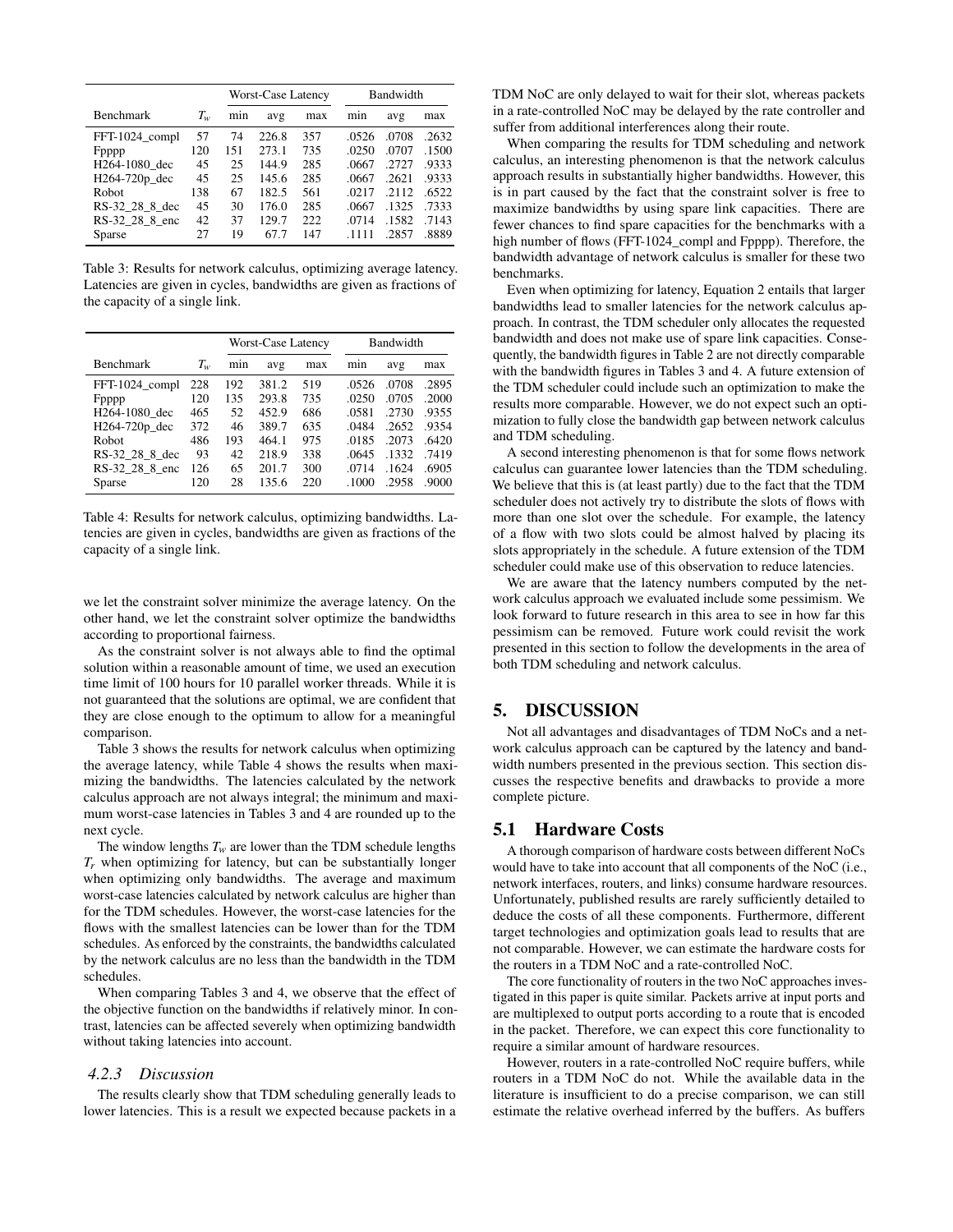are typically implemented with SRAM, we can relate the size of a TDM router design to the size of an SRAM bit.

Routers in the Argo NoC occupy a cell area of around  $8000 \mu m^2$ in 65 nm technology [14]. An SRAM bit in 65 nm technology uses around 0.5  $\mu$ m [1, 30]. Consequently, we can estimate that around 16 kbit of buffers are equivalent to the area occupied by a router without buffers. In other words, we can expect a router that includes buffers for 500 32-bit words to occupy about twice the area of a router without any buffers. For comparison, a router in the NoC of the MPPA-256 contains 20 queues with 401 32-bit entries. In 65 nm technology, the SRAM cells to implement these queues would occupy about 16 times the area of a router in the Argo NoC.

This observation could be utilized in two ways. On the one hand, one could reduce hardware costs by replacing a rate-controlled NoC with a TDM NoC. On the other hand, one could increase the bandwidth of a TDM NoC by making it wider or replicating the NoC without exceeding the hardware costs of a rate-controlled NoC. However, future work is necessary to gain a better understanding of the trade-off between hardware costs and bandwidth when taking into account the costs for all components of the NoC.

Furthermore, we observe that the constraints presented by Dupont de Dinechin et al. [8, 7] relate the buffer sizes with the rate control time window. The larger the time window, the bigger the buffers have to be. Fine-grained rate control however requires a large time window. Consequently, the required rate control granularity impacts the required buffer sizes and the size of the hardware implementation.

## 5.2 Best-Effort and Mixed-Criticality Traffic

In a TDM NoC, all traffic is statically scheduled and flows through the network without buffering or flow control. It is therefore not straightforward to integrate best-effort traffic without substantial changes to the network hardware.

The Æthereal [9] NoC, which combines TDM scheduling with best effort traffic, has in fact separate TDM and best-effort routers placed in parallel. Support for best-effort traffic is implemented through buffers on the input ports of the routers together with linklevel flow control. When a best-effort packet arrives at a router, it is stored in the input buffer. The best-effort packet is forwarded to the next router when no TDM packet contends for the same output port and there is room in the receiving buffer.

In a rate-controlled NoC without flow control, all flows need to be rate-constrained to guarantee the absence of buffer overflows. Therefore, best-effort flows cannot benefit from unused bandwidth in such a NoC. In addition to buffers, best-effort traffic requires flow control. However, we expect the hardware overhead for flow control to be relatively low compared to the buffers. Consequently, extending a rate-controlled NoC with flow control introduces little hardware overhead.

Mixing best-effort traffic with traffic that requires hard latency and bandwidth guarantees bears some similarity with mixed-criticality models that distinguish high-criticality traffic and low-criticality traffic. In such a model, high-criticality traffic takes priority over low-criticality traffic. As priorities can be modeled in network calculus [31], such a model of mixed criticality could be integrated into network calculus.

Network calculus can also be applicable to mixed-criticality models where the criticality of a flow depends on the tightness of its timing requirements. A variant of network calculus for such a model of mixed criticality is presented by Boyer et al. [3]. While this network calculus variant was developed for an off-chip network, similar ideas could be applied to on-chip networks.

## 5.3 Possible Optimizations

Similar to the approach by Dupont de Dinechin et al. [8, 7] we assume a single, global time window of length  $T_w$  for all flows. However, in contrast to a TDM NoC where the TDM period is a global property, there is no fundamental reason to have a single, global window for traffic shaping.

As pointed out in Section 5.1, the window size impacts the required buffer sizes. Smaller windows lead to smaller buffer requirements in the routers, but imply a coarser rate control granularity. One optimization point could be to have a different time window for each tile and to adapt that window according to the flows that originate in the tile. The hardware of the Kalray MPPA-256 platform would already support such an optimization.

A further possible optimization would be the use of different time windows for different flows from the same node. However, this would require several traffic shapers and a buffer to merge the individual flows after traffic shaping. Therefore, such an optimization would increase hardware costs.

The TDM scheduler we used in this paper tries to minimize the TDM period for given bandwidth requirements. The bandwidths are not actively changed during scheduling. If bandwidth is more important than latency, we can envision a TDM scheduler that trades longer TDM periods (and hence higher latencies) for higher bandwidths of some or all flows.

# 6. CONCLUSION

TDM and network calculus are two competing approaches to provide latency and bandwidth guarantees for real-time systems in NoCs. This paper compared these two approaches to gain a better understanding of their respective advantages and disadvantages.

We evaluated latencies and bandwidths for a generic all-to-all communication graph and several application-specific communication graphs. To compute concrete values, we assumed a TDM NoC and a rate-controlled NoC that are both modeled after actual NoC implementations. The results show that TDM provides better latency guarantees, while network calculus results in higher bandwidths. We identified optimization potential in the TDM scheduling approach we used and are looking forward to future research that may reduce pessimism in the network calculus approach.

This paper also discussed properties of a TDM approach and a network calculus approach that are not reflected in mere latency and bandwidth numbers. On the one hand, TDM NoCs can be implemented very efficiently in hardware. On the other hand, besteffort traffic can be accommodated more easily in a rate-controlled NoC. Future work will have to show whether the size advantage of a TDM NoC can make up for the greater flexibility of a rate-controlled NoC.

*Acknowledgments.* The work presented in this paper was funded by the Danish Council for Independent Research | Technology and Production Sciences under the project RTEMP,<sup>1</sup> contract no. 12-127600.

# 7. REFERENCES

[1] F. Arnaud, F. Boeuf, F. Salvetti, D. Lenoble, F. Wacquant, C. Regnier, P. Morin, N. Emonet, E. Denis, J. Oberlin, et al. A functional 0.69  $\mu$ m<sup>2</sup> embedded 6T-SRAM bit cell for 65 nm CMOS platform. In *2003 Symposium on VLSI Technology. Digest of Technical Papers.*, pages 65–66. IEEE, 2003.

<sup>1</sup>http://rtemp.compute.dtu.dk